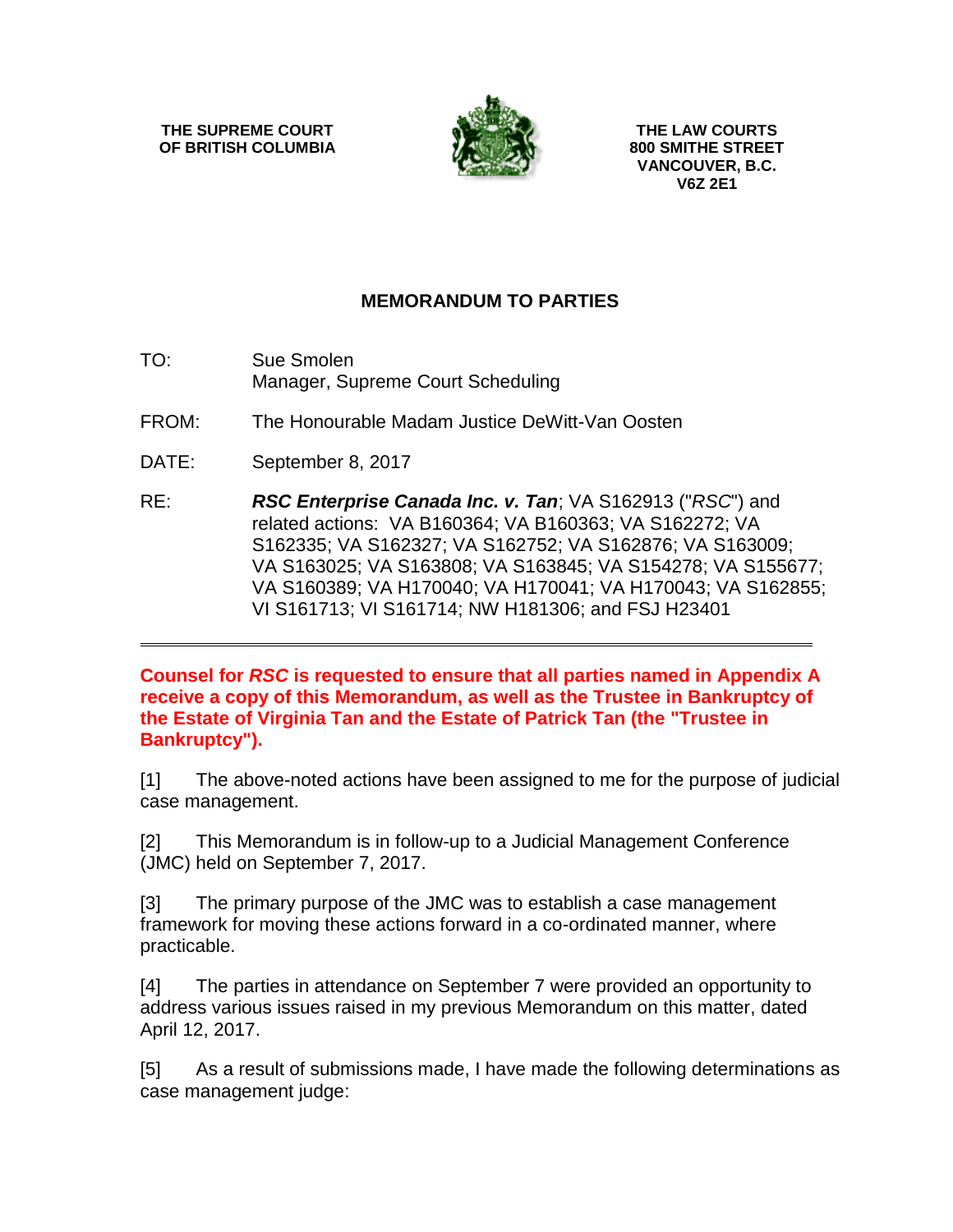- 1. All applications brought within the context of an action identified in Appendix A to this Memorandum (the "Related Actions"), as updated from time to time, are to be filed in accordance with the *Supreme Court Civil Rules*, B.C. Reg. 168/2009 (the "Rules")*,* unless otherwise directed by the case management judge. On filing, the applicant is to provide notice of the application to all affected parties in the Related Actions.
- 2. All interlocutory applications in the Related Actions shall be heard by the case management judge, either at a JMC or on a date obtained through Supreme Court Scheduling.
- 3. Consistent with item 1 above, whether an interlocutory application is heard at a JMC, or by way of separate hearing, it must accord with the filing requirements under the Rules and notice of the application must be provided to all affected parties in the Related Actions.
- 4. Whether an interlocutory application brought in one of the Related Actions can presumptively be considered to have been brought in each of the other Related Actions, subject to the direction of the case management judge, is a matter that can await a future JMC.
- 5. Timelines for the delivery of documents under Rule 7-1 in the Related Actions, where applicable, can await a future JMC.
- 6. Whether documents obtained in one Related Action, through production in the ordinary course, or as a result of court order, may presumptively be used and relied upon in each of the Related Actions, subject to the discretion of the trial judge, is an issue that can await a future JMC.
- 7. In the interim, the broader (or general) availability and use of documents obtained in a Related Action is a matter to be addressed on a case-by-case basis, within the context of an application brought in a Related Action. Consistent with item 1 above, any such application shall accord with the Rules and notice of the application must be provided to all affected parties in the Related Actions.
- 8. Coordination of, and timelines for the completion of examinations for discovery in the Related Actions, where applicable, will not be set at this time; rather, this is an issue that can await a future JMC.
- 9. Likewise, whether examinations for discovery as completed in one Related Action, may be presumptively used and relied upon by an adverse party in another of the Related Actions, subject to the discretion of the trial judge, is an issue that can await a future JMC.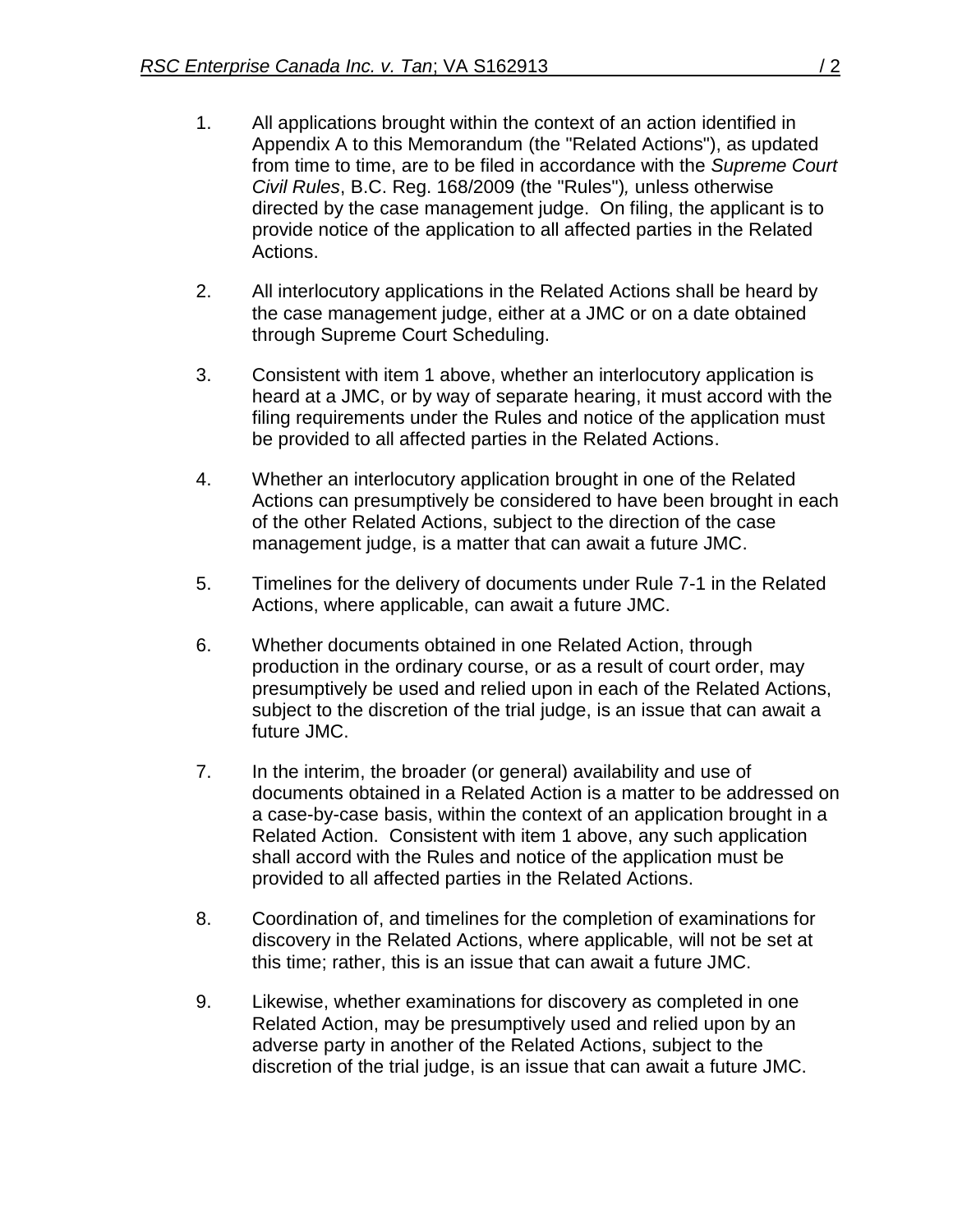- 10. In the interim, the broader (or general) availability and use of examinations for discovery conducted in a Related Action is a matter to be addressed on a case-by-case basis, within the context of an application brought for that purpose. Consistent with item 1 above, any such application shall accord with the Rules and notice of the application must be provided to all affected parties in the Related Actions.
- 11. Timelines for the delivery of expert and rebuttal reports and the presumptive use that may be made of these reports across the Related Actions, is an issue that can await a future JMC.
- 12. Timelines for the exchange of witness lists can await a future JMC.
- 13. Whether one or more of the Related Actions should be joined, consolidated or heard for trial at the same time, is an issue to await a future JMC.
- 14. JMCs shall be held every six months, running from the date of this Memorandum. However, if an issue arises that requires an earlier date, the parties are at liberty to move the date forward.
- 15. To clarify, the Related Actions that involve foreclosure proceedings are exempt from this case management framework, *except* to the extent that the parties to the foreclosure actions have an obligation to keep the Trustee in Bankruptcy notified of material developments in their proceedings and to provide a full accounting of proceeds. Legal counsel involved in the foreclosure proceedings need not attend a JMC, unless they choose to do so, or are otherwise directed to attend by the case management judge.
- 16. By consent, the Trustee in Bankruptcy will function as a central contact for material developments in all Related Actions, but in light of the Trustee's current resource limitations, only to this extent:
	- The Trustee will prepare a list of the actions before the Court relating to Virginia Tan and Patrick Tan that are known to the Trustee (the "Action List"). At this time, the list will be comprised of those current actions attached as Appendix A;
	- The Trustee will add to the Action List the names and contact information of counsel to the parties or of self-represented litigants, to the extent that such information has been to date publicly filed and is easily accessible to the Trustee;
	- The Trustee will post the Action List on the Trustee's website on the webpage dedicated to the bankruptcies, which at this time is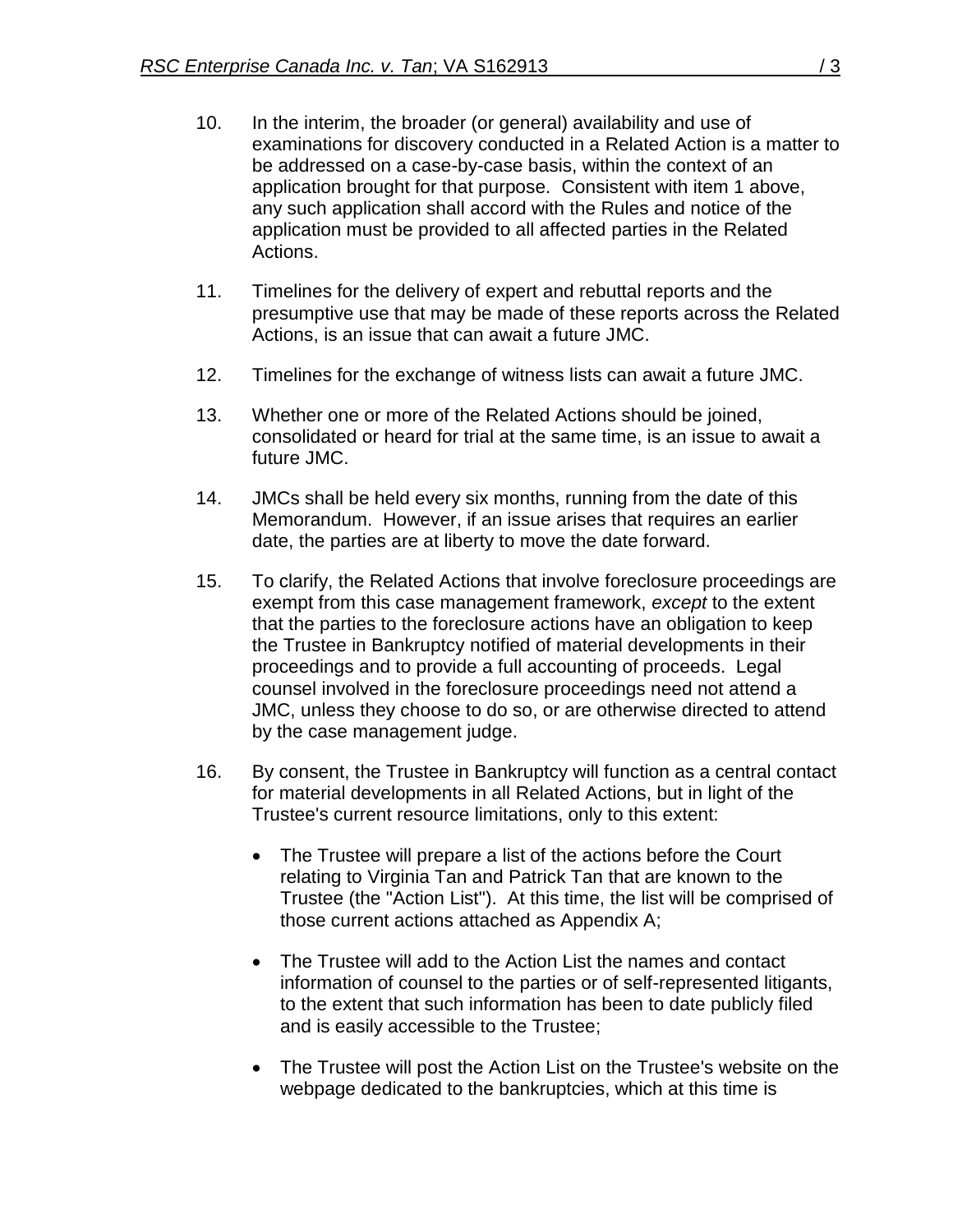**[<http://www.boalewood.ca/2016/05/03/patrick-eng-tien-tan-and](http://www.boalewood.ca/2016/05/03/patrick-eng-tien-tan-and-%e2%80%a8virginia-mary-tan/)[virginia-mary-tan/>](http://www.boalewood.ca/2016/05/03/patrick-eng-tien-tan-and-%e2%80%a8virginia-mary-tan/)** (the "Trustee's Website"**)**, so that it may be available to the public;

- The Trustee's Website will contain a notice advising that persons who wish to have their action and contact information included on the Action List, or amended, are to contact the Trustee;
- The Trustee's Website will also contain a notice advising parties that arrangements for service on actions, interlocutory applications or otherwise, remain the responsibility of the parties and not the responsibility of the Trustee;
- Upon receiving consent for same, the Trustee will provide, on the Trustee's Website, an "email service list" containing the known email addresses of counsel and self-represented litigants involved in matters on the Action List, which could be accessed by the public to be used in the event parties or others wish to disseminate information electronically to the greater group (the "Email Service List"); and,
- The Trustee will add to the "Email Service List" the names and contact information of counsel to the parties or of self-represented litigants, to the extent that such information becomes known to the Trustee, is easily accessible and consent for including the information on the Email Service List is forthcoming.

[6] As the case management process continues, there may be other procedural or substantive issues that the parties in the Related Actions consider appropriate to add to the management framework, or, changes may be necessary to existing items. The parties are at liberty to raise these issues within the course of the JMCs.

[7] The parties subject to the case management framework are to co-ordinate a maximum three day hearing in Vancouver Chambers, preferably in December 2017 or January 2018, for the purpose of addressing, as appropriate and warranted: (1) a possible lifting of one or more of the stays under the bankruptcy legislation (2) access to any financial records relating to Virginia Tan and Patrick Tan that are in possession of the Trustee in Bankruptcy and relevant to the Related Actions; (3) access to any examinations that have been conducted in the bankruptcy proceedings; (4) particulars under Rule 3-7; and/or (5) any other issues that the parties consider necessary and incidental to either advancing a step in a Related Action, as necessitated by current circumstances, or responding to demands or requests made.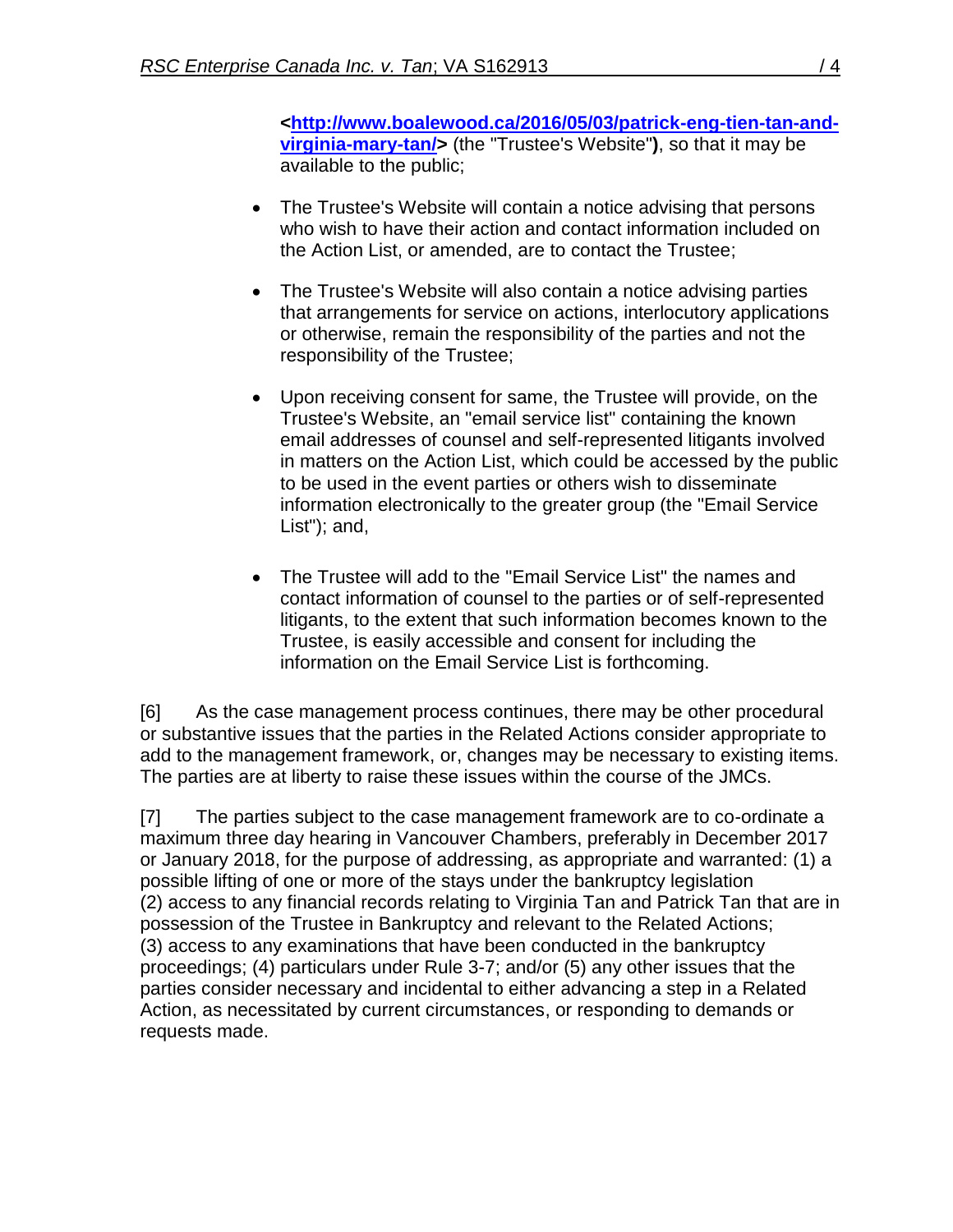[8] Any application made at the said hearing must accord with the Rules and notice of the application must be provided to all affected parties in the Related Actions.

[9] The parties who intend to participate in the hearing are to work co-operatively to develop an application agenda for the hearing, with a view to grouping like applications and avoiding unnecessary repetition or overlap. The order of submissions and time limits for submissions are to be agreed-upon in advance.

[10] All parties in the Related Actions who have not yet closed their pleadings under Rule 3, with the consent of the opposing party or otherwise, and intend to participate in the hearing, must use their best efforts to close pleadings by no later than 21 days before the hearing.

[11] The JMC currently scheduled for one hour on November 21, 2017, in Related Action VA B160364 has been cancelled.

[12] If clarity on the directions provided in this Memorandum is required, the parties are at liberty to request same, in writing. The Court's response will be distributed to all parties in the Related Actions.

"DeWitt-Van Oosten J."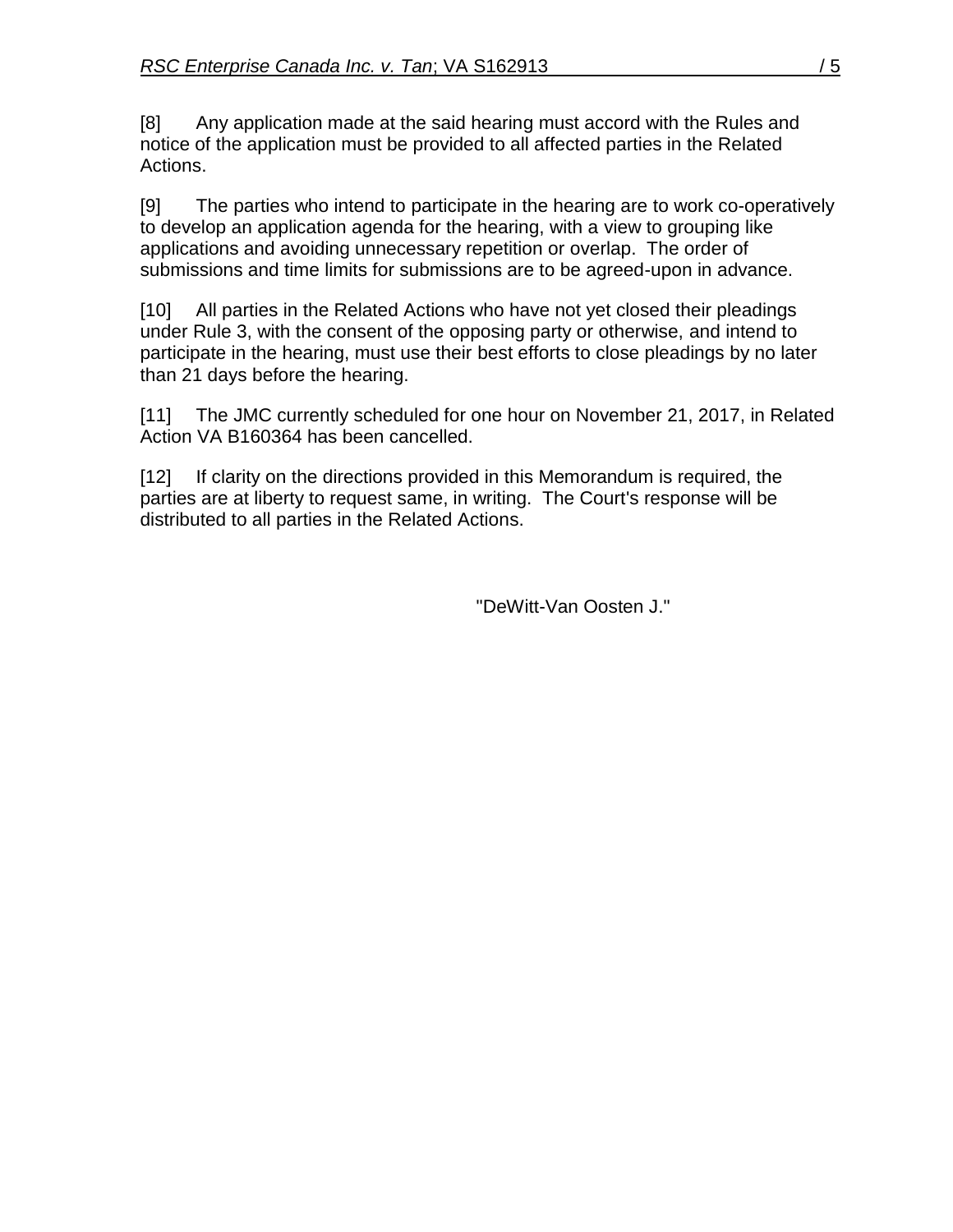## **APPENDIX A**

- 1. *RSC Inc. v. Virginia Mary Tan* (the "RSC Action"); VA S162913
- 2. *RSC Inc. v. Virginia Mary Tan* (the "Virginia Tan Bankruptcy Proceeding"); VA B160364, Estate No. 11-253977
- 3. *RSC Inc. v. Patrick Eng Tien Tan* (the "Patrick Tan Bankruptcy Proceeding"); VA B160363, Estate No. 11-253976
- 4. *Richard Ting Man Li v. Virginia Mary Tan* (the "Richard Ting Man Li Action #1"); VA S162272
- 5. *Jastram Properties Ltd. v. Virginia Mary Tan* (the "Jastram Action"); VA S162335
- 6. *Irene Richards v. Virginia Mary Tan* (the "Richards Action"); VA S162327
- 7. *Richard Ting Man Li v. Virginia May Tan* (the "Richard Ting Man Li Action #2"); VA S162752
- 8. *Lenka Helen Pelikan v. Virginia May Tan dba Letan Investments Management* (the "Pelikan Action"); VA S162876
- 9. *Rina Teo v. Virginia Tan* (the "Teo Action"); VA S163009
- 10. *Farid Pascuas v. Virginia Mary Tan* (the "Pascuas Action"); VA S163025
- 11. *Phyllis Margaret Kersey v. Virginia Mary Tan* (the "Kersey Action"); VI S161713
- 12. *Susan Joan Gilles v. Virginia Mary Tan* (the "Gilles Action"); VI S161714
- 13. *Wong Chui Kit v. Virginia Mary Tan* (the "Chui Kit Action"); VA S163808
- 14. *Shirley Lee v. Virginia Mary Tan* (the "Lee Action"); VA S163845
- 15. *RanAm Developments Ltd. v. Marcus Soon-Keen Tan* (the "RanAm Action"); VA S154278
- 16. *Marcus Tan v. RanAm Developments Ltd.* (the Marcus Tan Action"); VA S155677